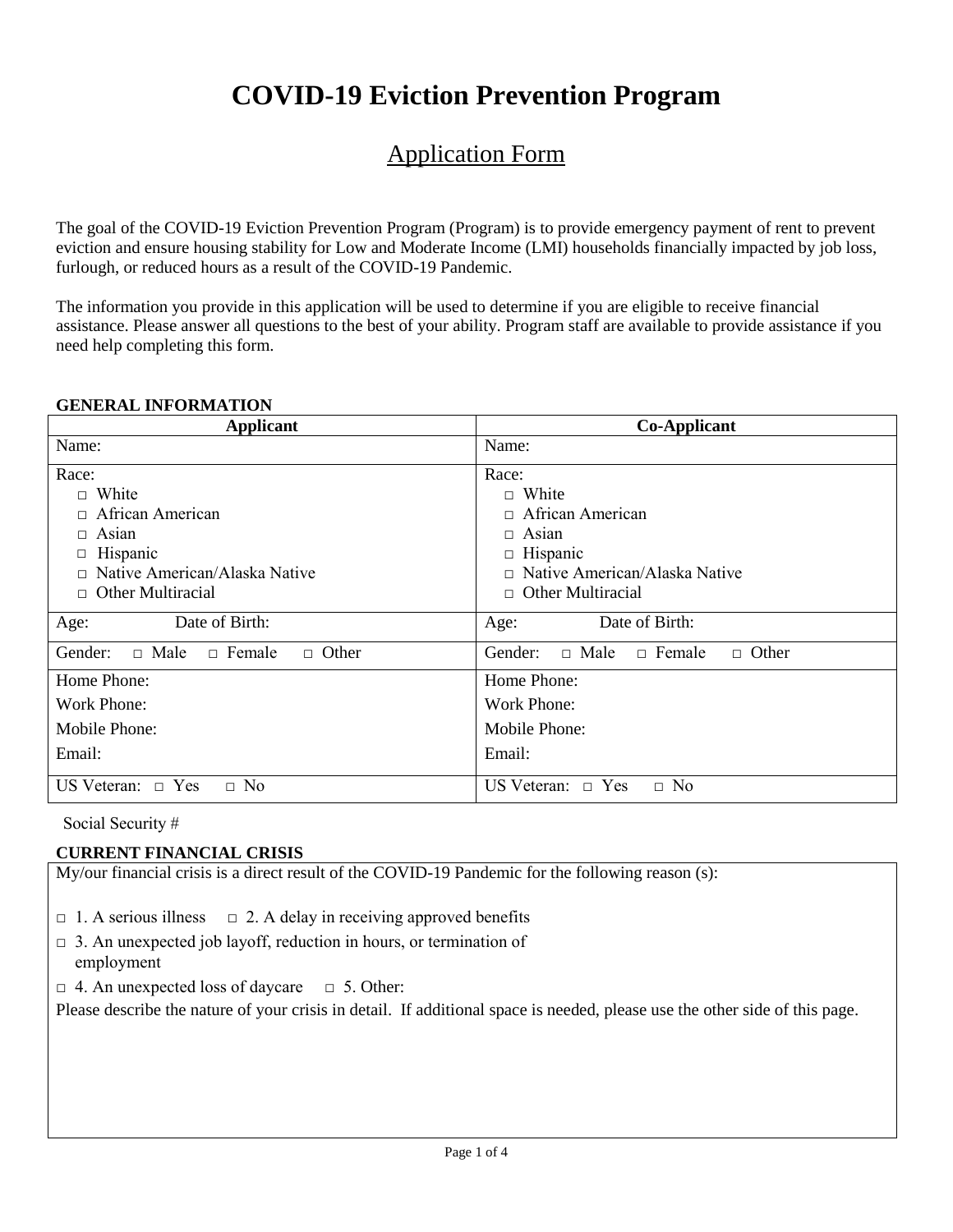## **TYPE OF ASSISTANCE NEEDED**

| Rental | I have received a legal notice that I am going to be evicted. $\Box$ Yes $\Box$ No |  |  |  |
|--------|------------------------------------------------------------------------------------|--|--|--|
|        | Number of months behind in rent payments.                                          |  |  |  |
|        | Total amount owed in back rent and late fees.                                      |  |  |  |
|        | Regular monthly rent amount.                                                       |  |  |  |

## **EMPLOYMENT/INCOME INFORMATION**

| <b>Applicant</b>                                                                                                                                                                                                                       | <b>Co-Applicant</b>                                                                                                                                                                                                                                    |  |
|----------------------------------------------------------------------------------------------------------------------------------------------------------------------------------------------------------------------------------------|--------------------------------------------------------------------------------------------------------------------------------------------------------------------------------------------------------------------------------------------------------|--|
| <b>Employment status:</b><br>$\Box$ Work full time $\Box$ Laid off<br>$\hfill \Box$ Work part-time $\hfill \Box$ Unemployed<br>$\Box$ Retired<br>$\Box$ Other:                                                                         | <b>Employment status:</b><br>$\Box$ Work full time<br>$\Box$ Laid off<br>$\Box$ Work part-time<br>$\Box$ Unemployed<br>$\Box$ Retired<br>$\Box$ Other:                                                                                                 |  |
| Income:<br>Annual<br>Monthly<br>Hourly Hours worked per week                                                                                                                                                                           | Income:<br>Annual<br>Monthly<br>Hours worked per week<br>Hourly                                                                                                                                                                                        |  |
| Income source (list all):<br>$\begin{array}{ll}\n\Box \text{ Wages} & \Box \text{ Social Security} \\ \Box \text{ TANF} & \Box \text{ Unemployedment Insurance}\n\end{array}$<br>$\Box$ SSI<br>$\Box$ SSDI<br>$\Box$ Other (describe): | Income source (list all):<br>$\begin{array}{ll}\n\Box \text{ Wages} & \Box \text{ Social Security} \\ \Box \text{ TANF} & \Box \text{ Unemplogment}\n\end{array}$<br>□ Unemployment Insurance<br>$\Box$ SSDI<br>$\Box$ SSI<br>$\Box$ Other (describe): |  |
| If you are laid off or unemployed, for how long?<br>$-1-4$ weeks $-5-12$ weeks<br>$\Box$ 13 – 26 weeks $\Box$ 27 weeks or more                                                                                                         | If you are laid off or unemployed, for how long?<br>$-1-4$ weeks $-5-12$ weeks<br>$\Box$ 13 – 26 weeks $\Box$ 27 weeks or more                                                                                                                         |  |
| If you are unemployed, describe your efforts to get another<br>job:                                                                                                                                                                    | If you are unemployed, describe your efforts to get<br>another job:                                                                                                                                                                                    |  |
| List current/most recent employer:<br>Company Name:<br>Dates of employment: ________ to __________<br>Amount earned:<br>Reason for leaving:                                                                                            | List current/most recent employer:<br>Company Name:<br>Dates of employment: _________ to __________<br>Amount earned:<br>Reason for leaving:                                                                                                           |  |
| <b>Available Assets:</b><br>$\Box$ Cash<br>$\frac{\text{S}}{\text{S}}$<br>$\sim$<br>$\Box$ Savings                                                                                                                                     | $\Box$ Checking $\quad \quad \text{S}$<br>$\Box$ Investment \$                                                                                                                                                                                         |  |
|                                                                                                                                                                                                                                        |                                                                                                                                                                                                                                                        |  |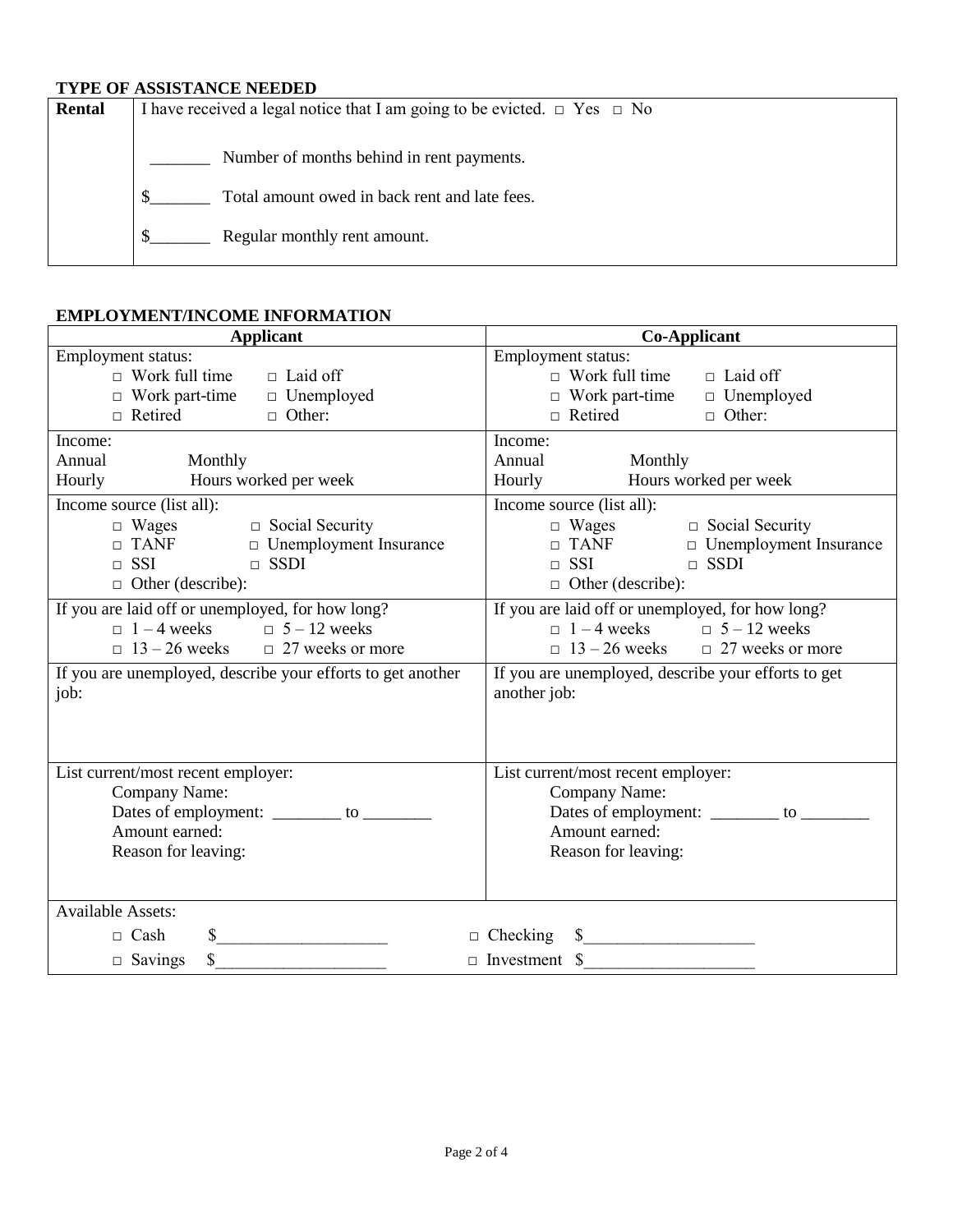# **HOUSEHOLD INFORMATION**

| Other people living in the household:                                      |  |                                                                                   |
|----------------------------------------------------------------------------|--|-----------------------------------------------------------------------------------|
| Name: $\frac{1}{\sqrt{1-\frac{1}{2}}\left(\frac{1}{2}-\frac{1}{2}\right)}$ |  | Date of Birth: _____________ Age: ______ Monthly Income: ________________________ |
| Name: Date of Birth: Age: Monthly Income:                                  |  |                                                                                   |
| Name: Date of Birth: Age: Monthly Income:                                  |  |                                                                                   |
| Name:                                                                      |  | Date of Birth: ______________ Age: ______ Monthly Income: ______________________  |
| Name: Date of Birth: Age: Monthly Income:                                  |  |                                                                                   |
|                                                                            |  |                                                                                   |

| <b>HOUSING INFORMATION</b>                                                                                     |        |           |  |                                           |
|----------------------------------------------------------------------------------------------------------------|--------|-----------|--|-------------------------------------------|
| <b>Address where you currently live:</b>                                                                       |        |           |  |                                           |
| Street:                                                                                                        |        |           |  |                                           |
| City:                                                                                                          | State: | Zip Code: |  | Dates: $\qquad \qquad$ to $\qquad \qquad$ |
| Current mailing address (if different than above):                                                             |        |           |  |                                           |
| Street:                                                                                                        |        |           |  |                                           |
| City:                                                                                                          | State: | Zip Code: |  | Dates: $\qquad \qquad$ to $\qquad \qquad$ |
| Previous address: (If less than 6 months at your current address)                                              |        |           |  |                                           |
| Street:                                                                                                        |        |           |  |                                           |
| City:                                                                                                          | State: | Zip Code: |  | Dates: $\qquad \qquad \text{to}$          |
| What best describes your current housing arrangement:                                                          |        |           |  |                                           |
| $\Box$ Rent my home/apartment/mobile home                                                                      |        |           |  |                                           |
| $\Box$ Live with relative or friends and being asked to leave                                                  |        |           |  |                                           |
| $\Box$ Live in a mobile home and pay rent on the lot                                                           |        |           |  |                                           |
| $\Box$ Live in a Hotel                                                                                         |        |           |  |                                           |
| Homeless                                                                                                       |        |           |  |                                           |
| Have you ever lost your housing before? $\Box$ Yes                                                             |        | $\Box$ No |  |                                           |
| If yes, please give the date(s) and reason(s):                                                                 |        |           |  |                                           |
|                                                                                                                |        |           |  |                                           |
| Have you or another household member received rental assistance related to Coronavirus Pandemic from analyzina |        |           |  |                                           |
| aaaaaaaaaaaaaaaaaaaaaa or other agencies in the past six (6) months? $\Box$ Yes<br>$\Box$ No                   |        |           |  |                                           |
|                                                                                                                |        |           |  |                                           |
| If yes, please list the name of the agency/program, $date(s)$ , and $reason(s)$ :                              |        |           |  |                                           |
|                                                                                                                |        |           |  |                                           |
|                                                                                                                |        |           |  |                                           |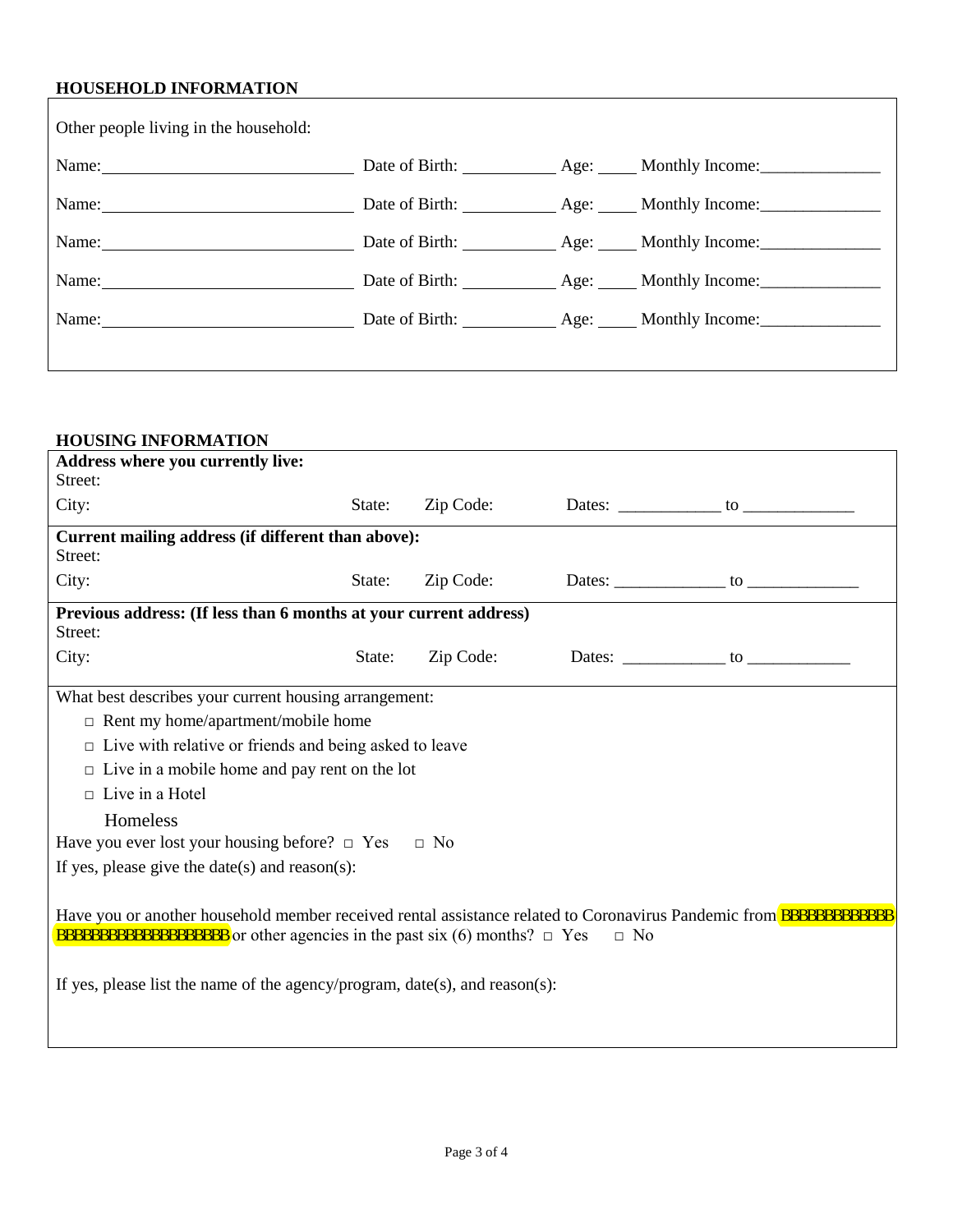Page 4 of 4

**NOTE:** If you choose to complete this application before having a meeting with staff, you do not need to sign the application until you fully understand the program guidelines and expectations.

| $\Box$ Yes $\Box$ No | I have been provided with information about the program and expectations.                                                                            |
|----------------------|------------------------------------------------------------------------------------------------------------------------------------------------------|
| $\neg$ Yes $\neg$ No | I understand that if my personal and/or financial circumstances change significantly, I must<br>contact Program staff as soon as possible.           |
| $\Box$ Yes $\Box$ No | I/we do hereby authorize Program staff to contact employers to verify my eligibility for<br>participation in the program.                            |
| $\neg$ Yes $\neg$ No | I/we do hereby authorize Program staff to contact my/our landlord to verify my eligibility for<br>participation in the program.                      |
| $\neg$ Yes $\neg$ No | I/we do hereby authorize Program staff to share information with affiliated agencies for the<br>purpose of file review to verify program compliance. |

By signing this document, I indicate that the information provided in this application is true and accurate; that I understand the requirements of the program; and that I agree to cooperate with Program staff. If I have willfully provided false information or choose not to cooperate with staff, I understand I will be terminated from the program immediately.

Applicant Date

Co-Applicant Date

Program Staff Member Date